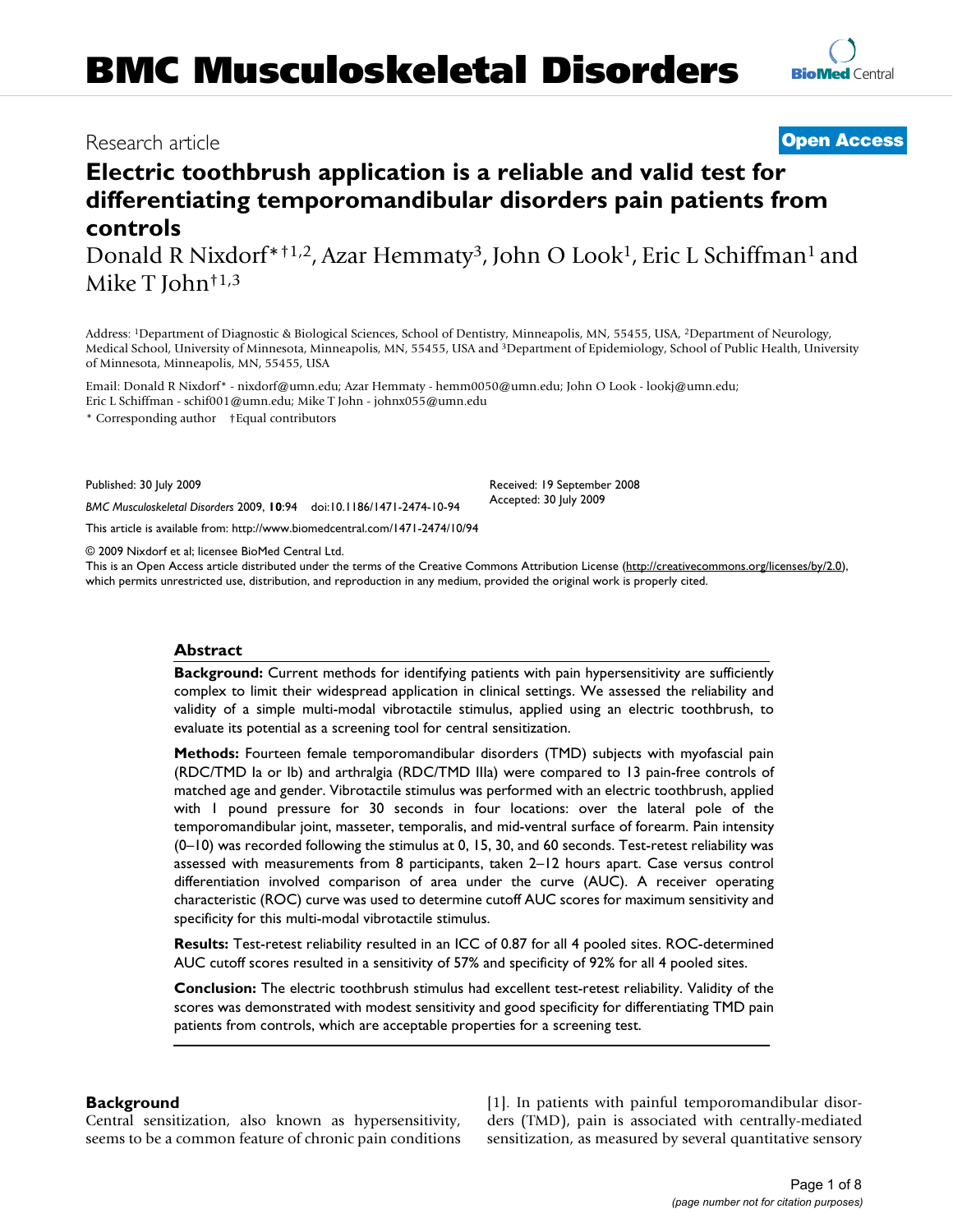testing (QST) modalities [2-5]. In general, clinicians and researchers active in this area agree that compared to painfree patients, people with chronic TMD pain are more likely to have alterations in their central processing of external stimuli within the structures innervated by the trigeminal nerve, resulting in lower sensory thresholds [6,7]. This is evidenced by alterations in measures of TMD pain patients' static pressure-pain threshold [5,8], vibrotactile stimulation perception [4], and noxious heat threshold [9,10], and by the results of dynamic suprathreshold tests involving temporal summation, such as the sub-maximal ischemic tourniquet test [2,3] and the coldpressor test [11]. Similar findings have been reported for other chronic orofacial pain conditions, including chronic tension-type headaches [12] and neuropathic trigeminal pain [13-15].

At present there is no standard clinical measure for central sensitization. Several methods of applying QST for a variety of stimuli have been reported [16,17], but their application in clinical practice has largely been restricted to the diagnoses of neuropathic pain [18-20]. Development of a simple, robust test to identify people with hypersensitivity may be advantageous to healthcare providers. The ability to readily differentiate people with increased sensitization could have implications for the diagnostic testing and classification of pain disorders, and for the prognostication of chronic pain treatments and patients' post-operative pain experience [1].

Use of an electric toothbrush to apply a vibrotactile stimulus may produce the desired attributes of not only dynamic mechanical stimulation, but also thermal and punctuate mechanical stimulation, with temporal summation. Such a multi-modal stimulus device has many practical advantages that increase its likelihood of being incorporated into clinical practice: The device is low cost, small and easy to store, simple to operate, and readily available for purchase. In addition, the stimulation technique is not time consuming (requires less than two minutes per stimulus site), is known to dentists, and is well tolerated by subjects. For these reasons, an electric toothbrush it is a promising instrument for use in a potential screening test for central sensitization.

One of the first steps in developing a screening tool of this type is to assess the tool's reliability and groups validity, i.e., its ability to distinguish a population with known susceptibility to central sensitization (such as chronic TMD pain patients) from pain-free controls. Groups validity testing is an essential part of construct validity assessment [21-23]. Therefore, the aims of this study were to determine the test-retest reliability of a vibrotactile stimulus delivered with an electric toothbrush and to evaluate its validity in differentiating people with TMD pain from

pain-free controls. This work is an important initial step towards the development of a screening tool for routine clinical use.

### **Methods**

The research protocol was reviewed and approved by the University of Minnesota's Institutional Review Board. Before providing written consent and HIPAA authorization, potential participants were given an explanation of the study and the opportunity to ask questions about the protocol.

### *Subjects*

Fliers and newspaper advertisements were placed around the University of Minnesota campus and in University clinics to recruit TMD pain cases and pain-free control subjects, matched on age and gender. Women between 18 and 60 years old and who were not pregnant or lactating were invited to be screened for study eligibility.

To be included as cases, women had to have self-reported pain in both the masseter muscle and temporomandibular joint (TMJ) over the last month, with a pain intensity in the range of 3 to 8 on a 10-point scale (with 0 representing "no pain" and 10 representing the "worst pain imaginable"). In addition, they had to meet the diagnostic criteria for myofascial pain and arthralgia (RDC/TMD Ia or Ib and IIIa) [24], as rendered by a calibrated clinical examiner. Pain had to be present at the time of testing and at least 50% of the time, which is consistent with the International Classification of Headache Disorders [25]. Pain also had to be present for at least 6 months prior to the sensory testing, but no longer than 10 years; this criterion was to ensure that the pain was chronic in nature, while excluding subjects with intractable pain, since they are most likely to have irreversible changes in the central pain pathways. Subjects' pain could be either unilateral or bilateral. If bilateral, vibrotactile stimulation was performed on the most painful side. Signs or symptoms of TMJ disc displacement were allowed, as long as noises that occurred with jaw function did not specifically elicit an increase in pain.

Pain-free controls were defined as women with no history of bodily pain within the past 3 months, no history of jaw pain, and a normal, pain-free mandibular range of motion (*e.g*., 40 mm vertical inter-incisal opening corrected for anterior vertical overlap).

For both controls and cases, we excluded anyone with a major systemic illness related to altered pain sensitivity, or with fibromyalgia or other widespread bodily pains; a history of TMJ surgery or inter-articular steroid injection; a history of traumatic injuries to the orofacial region; currently receiving active TMD treatment; or taking analgesics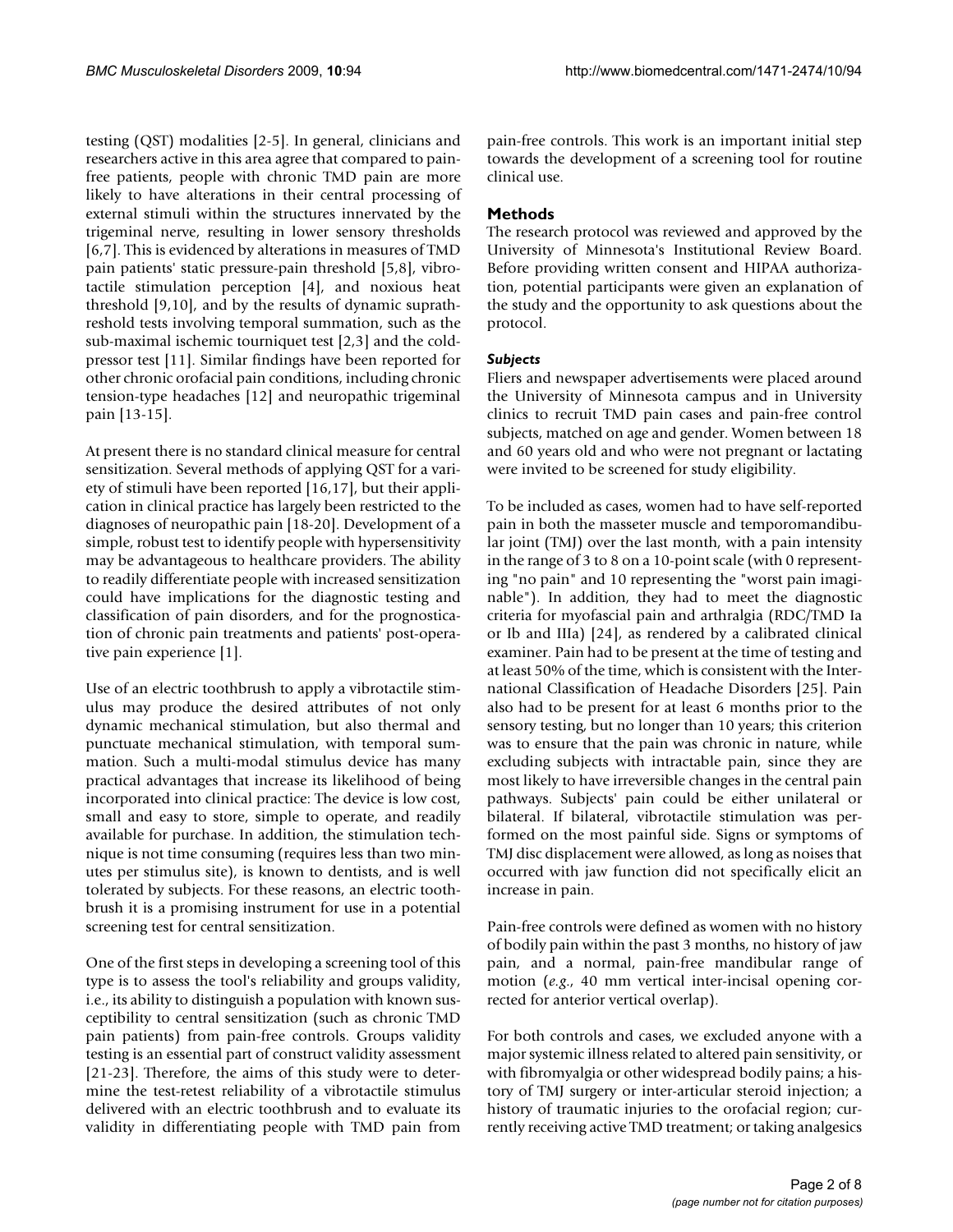and other medications that could alter stimulus sensitivity.

#### *Psychophysical Testing*

Vibrotactile stimulus with an electric toothbrush was performed by one trained person (AH), a dentist who was unaware of subject's pain status. The stimulus was applied during the 5<sup>th</sup> through 10<sup>th</sup> days of the subject's menstrual cycle, if a cycle was present, since research suggests that pain sensitivity in women can vary across different stages of the menstrual cycle [11]. The stimulus was delivered by using an electric toothbrush (Braun Oral-B) with the following properties: brush head of 1 cm in diameter, with 22 tufts of bristles and approximately 50 polished bristles per tuft. The head of the toothbrush moved in a rotational manner, 10 degrees in each direction, at a frequency of 5 Hz. The brush head was applied perpendicular to the skin with 1 pound pressure for 30 seconds, or for the maximum time tolerated when less than 30 seconds. Prior to and immediately following application of the stimulus, the examiner calibrated the pressure applied by using a postal scale. The vibrotactile stimulus was applied in four locations (Figure 1). Three were ipsilateral to the self-



#### Figure 1

**Example of vibrotactile stimuli being applied at all four sites: a) temporalis muscle, b) lateral pole of temporomandibular joint (TMJ), c) masseter muscle, and d) mid-ventral contralateral forearm**.

report of greatest pain: over the lateral pole of the temporomandibular joint, mid-masseter, and anterior temporalis. One site was contralateral to self-report of greatest pain (mid ventral forearm) to serve as a control location (one that is not innervated by the trigeminal nerve), as previously used by others [2]. The contralateral ventral forearm site was included to capture wide-spread hypersensitivity, if present.

Resultant pain intensity was measured on a 0–10 numeric rating scale following the vibrotactile stimulus at 0, 15, 30, and 60 seconds. For each individual, the pain intensity figures were plotted against time and connected with a line. The area under the line was calculated and used as the measure of vibrotactile stimulation. Therefore, the area represented the amount of pain experienced by the individual over time, measured in pain intensity-seconds (Figure 2). The maximum area for a single test site was 10, multiplied by 60 seconds, or 600 intensity-seconds. With all four test sites pooled together, the maximum potential area was 2400 intensity-seconds.

This method of psychophysical testing differs from the diagnostic palpation component of the RDC/TMD in four ways. First, the vibrotactile stimulus includes psychophysical modalities other than palpation, such as vibration and brushings of the skin. Second, less pressure is used (1 pound versus the 2 pounds used for muscle palpation. Third, fewer numbers of sites are used (4 as opposed to 20), with one of the sites being outside the innervation of the trigeminal nerve. Fourth, the outcome measure is not a static dichotomous "yes/no" response or a range of "no pain/mild/moderate/severe," but rather a dynamic measure of pain intensity over time, following a standard stimulus duration; this is thought to be the best method to assess wind-up and represents changes in the central modulation of pain [26].

#### *Reliability Assessment*

Test-retest reliability was assessed in a convenience subset of subjects  $(N = 8)$  for whom the stimuli were administered twice, over a time interval of 2 to 12 hours. The skin at the site of stimulus application was marked with a felt pen for ease of identification upon reapplication for testretest reliability. Intraclass correlation coefficients (ICC) and their 95% confidence intervals were calculated based on a one-way repeated measures ANOVA [27]. Limits of agreement were computed around the mean of the differences including a 95% confidence interval for the mean [28]. The goodness of the reliability coefficients was evaluated according to published guidelines [29].

#### *Validity Assessment*

Differentiation of TMD pain subjects from controls is a component of construct validity, known as groups validity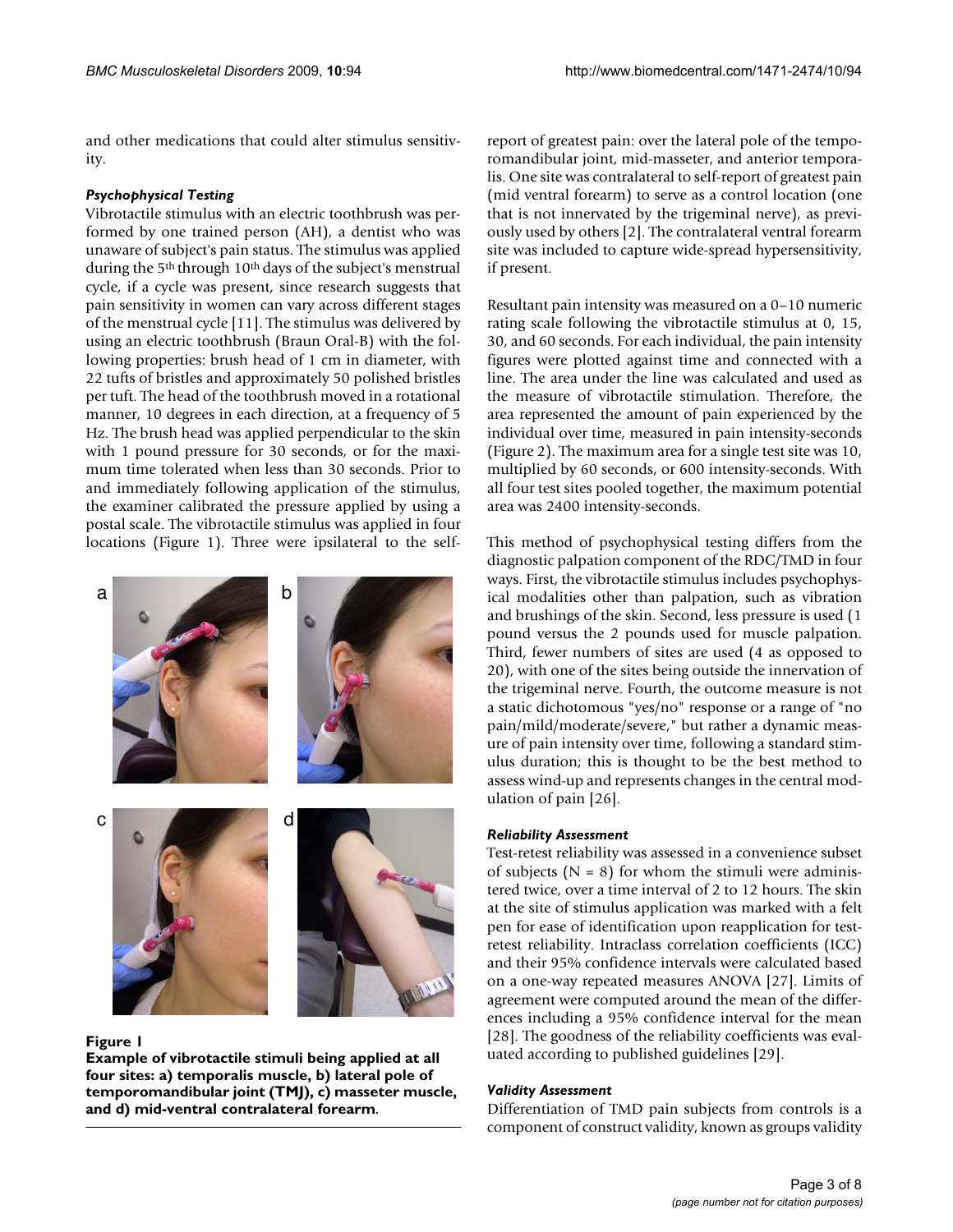

Mean pain rating for the masseter muscle **Figure 2** site at each time point (0, 15, 30, 60 sec) for pain-free controls and TMD cases **Mean pain rating for the masseter muscle site at each time point (0, 15, 30, 60 sec) for pain-free controls and TMD cases**.

[21,22]. Statistical differentiation of TMD pain cases versus pain-free controls involved a receiver operating characteristic (ROC) curve. At each point of the vibrotactile stimulus scale, a two by two table was constructed that tabulated predicted and true TMD case and control status. Sensitivity and 1-specificity were derived from each table. A ROC curve plotted sensitivity versus 1-specificity over the entire range of the vibrotactile stimulus scale. The maximum sum of sensitivity and specificity was determined as the point of the vibrotactile stimulus measure for best differentiation of TMD cases from controls. Confidence intervals for the area under the (ROC) curve (AUC) were determined for each test site and pooled tests to determine the goodness of differentiating cases from controls. An area of 1 represents perfect discrimination, an area of 0.5 represents no discrimination at all, and an area of 0 represents perfect discrimination with an inverse relationship. Goodness of AUC was interpreted according to guidelines [http://gim.unmc.edu/dxtests/ROC3.htm.](http://gim.unmc.edu/dxtests/ROC3.htm)

#### *Statistical Methods*

All analyses were performed using the statistical software package STATA (Stata Statistical Software: Release 9. College Station, TX: StataCorp LP). Differences between cases' and controls' characteristics (age, ethnicity, marital status, level of education, mean household income, presence of any headache in last year, and presence of migraine headaches) were tested using a t-test for continuous data and chi-squared tests for dichotomous variables. Results were considered statistically significant if  $p < 0.05$ .

#### **Results** *Subjects*

All TMD pain cases and pain-free control subjects were evaluated over a period of four months at the University of Minnesota Oral Health Clinical Research Center, within the School of Dentistry. Nineteen people with TMD pain were screened to obtain the 14 cases; most were recruited from clinical settings at our institution. Fifteen pain-free controls, matched on age and gender, were screened to obtain the 13 controls. All of those screened who fit the enrollment criteria agreed to participate in the study, and all enrolled subjects completed the research protocol.

Cases and controls were of similar age, marital status, and socioeconomic status (Table 1). A higher proportion of white subjects were observed in the TMD pain group than in the control group. Reports of headache pain in the last year and a diagnosis of migraines were more frequent in TMD pain subjects than in the control group, but these differences did not reach statistical significance, likely due to low power.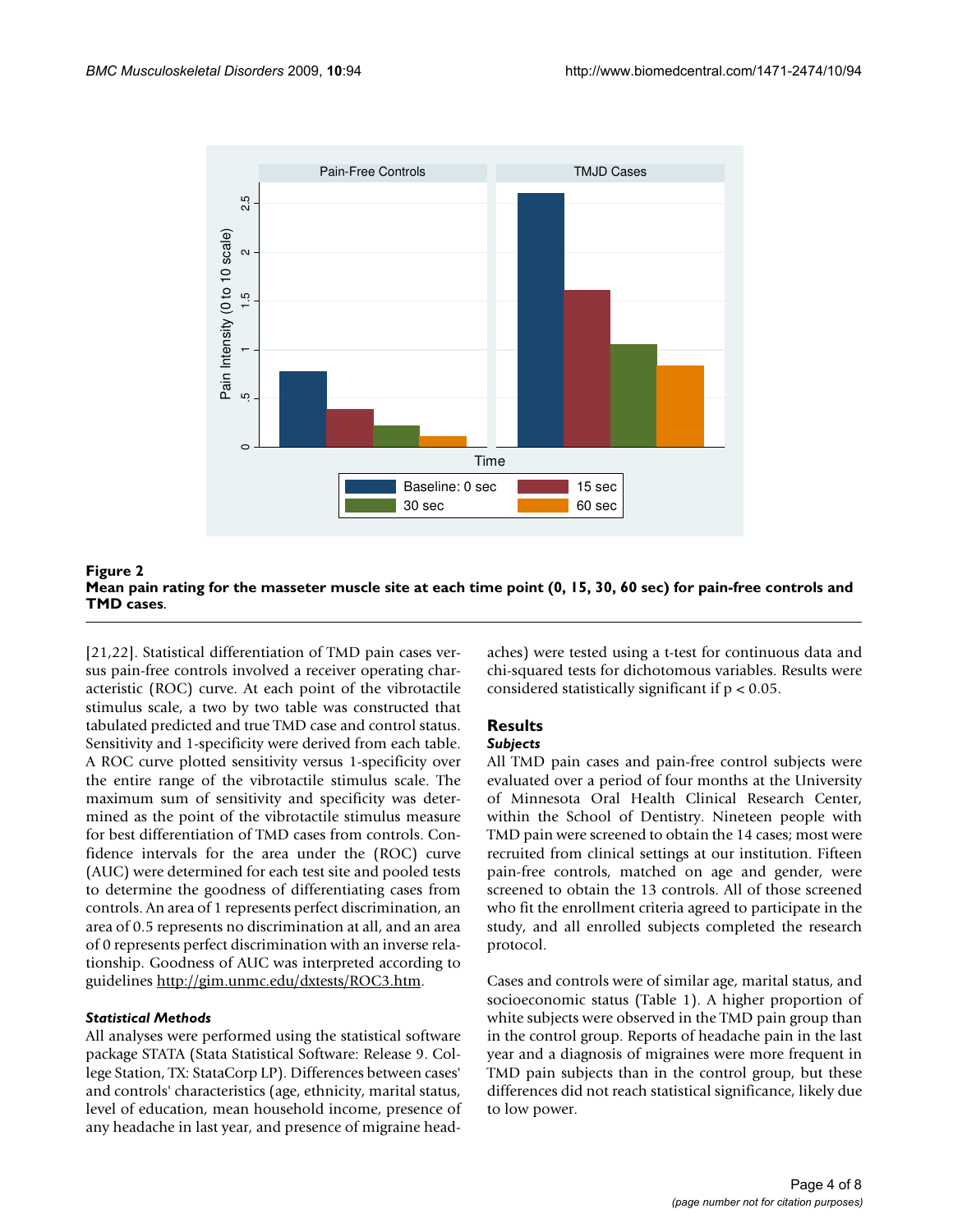#### **Table 1: Characteristics of Study Subjects**

|                                     | TMD pain subjects<br>$N = 14$ | Control subjects<br>$N = 13$ | p-value |  |  |
|-------------------------------------|-------------------------------|------------------------------|---------|--|--|
|                                     | Mean (SE) or $N$ (%)          |                              |         |  |  |
| Age, years                          | 36(3.1)                       | 36(3.3)                      | 0.95    |  |  |
| Ethnicity, white                    | 13 (93%)                      | 8(62%)                       | 0.05    |  |  |
| Marital status, married             | 5(36%)                        | 5 (38%)                      | 0.88    |  |  |
| Education, > high school            | 13 (93%)                      | 13 (100%)                    | 0.96    |  |  |
| Household income, >\$40,000/year    | 7 (50%)                       | 8(62%)                       | 0.55    |  |  |
| Headache presence in last year, yes | 12(86%)                       | 7 (54%)                      | 0.07    |  |  |
| Migraine diagnosis, yes             | 6 (43%)                       | 2(15%)                       | 0.12    |  |  |

The TMD pain subjects self-reported a mean pain intensity of 4.6 (95% CI 4.0–5.3) over the last month and 3.9 (95% CI 3.0–4.9) on the day of evaluation, prior to vibrotactile stimulation. On average, the time since onset of their TMD pain was 109 months (95% CI 74–143).

All subjects tolerated the vibrotactile stimulus, and no one withdrew from the study. A complete set of data points were obtained (no missing values).

#### *Assessment of Reliability*

Except for one reliability coefficient, all coefficients exceeded the threshold of 0.75 (Table 2), which is considered "excellent" reliability [30]. The most variable stimulus location was the temporalis site, which had an ICC of 0.57. By applying accepted guidelines, this level of reliability can be considered "moderate." The highest reliability coefficient observed was for the masseter site, 0.98, with almost perfect reliability (95% CI 0.96 to 1.00).

#### *Assessment of Validity*

Three variables (temporalis, three TMD sites combined, and all four sites combined) reached "fair" discrimination of cases from controls. The lower limits of their 95% con-

#### **Table 2: Test-retest Reliability**

fidence intervals exceeded the 0.5 value (Table 3), providing evidence for groups validity. The remaining three variables (masseter, TMJ, and forearm) did not reach the threshold of 0.7 for "fair" discrimination. These had AUCs of 0.66 to 0.69, and their lower confidence limits of 0.45 to 0.49 did not reach the 0.5 threshold for statistical significance.

#### **Discussion**

#### *Interpretation and Relevance of Findings*

Our study suggests that the application of a vibrotactile stimulus using an electric toothbrush is a reliable and valid approach to measuring central pain sensitization in the orofacial region of subjects with TMD pain for screening purposes. This implies that the application of such a stimulus may be able to distinguish people who have increased central sensitization associated with the presentation of trigeminally-mediated TMD pain from those who do not have such pain.

#### *QST as Assessment for Central Sensitivity*

A positive pain response to an individual QST modality is suggestive of sensitization (in the absence of signs or symptoms that explain obvious peripheral reasons for

| <b>Site</b>        | $ICC1$ (95% Cl <sup>*</sup> ) | Test-retest differences in intensity seconds |                     |  |
|--------------------|-------------------------------|----------------------------------------------|---------------------|--|
|                    |                               | Mean (95% Cl*)                               | Limits of agreement |  |
| Masseter           | $0.98(0.96 - 1.00)$           | $2(-1)$ to 5)                                | -5 to 9             |  |
| Temporalis         | $0.57(0.05 - 1.00)$           | $-19$ ( $-52$ to $14$ )                      | -91 to 52           |  |
| TMI                | $0.86$ (0.67 - 1.00)          | $-5$ ( $-21$ to 12)                          | -44 to 35           |  |
| 3 TMD sites pooled | $0.84(0.64 - 1.00)$           | $-13$ ( $-55$ to 28)                         | $-112$ to 86        |  |
| Forearm            | $0.79(0.51 - 1.00)$           | $-5$ ( $-14$ to 4)                           | $-26$ to 16         |  |
| All 4 sites pooled | $0.87(0.70 - 1.00)$           | $-24$ ( $-65$ to 16)                         | $-122$ to 73        |  |

 $1$  ICC – intraclass correlation coefficients,  $*$  CI – confidence interval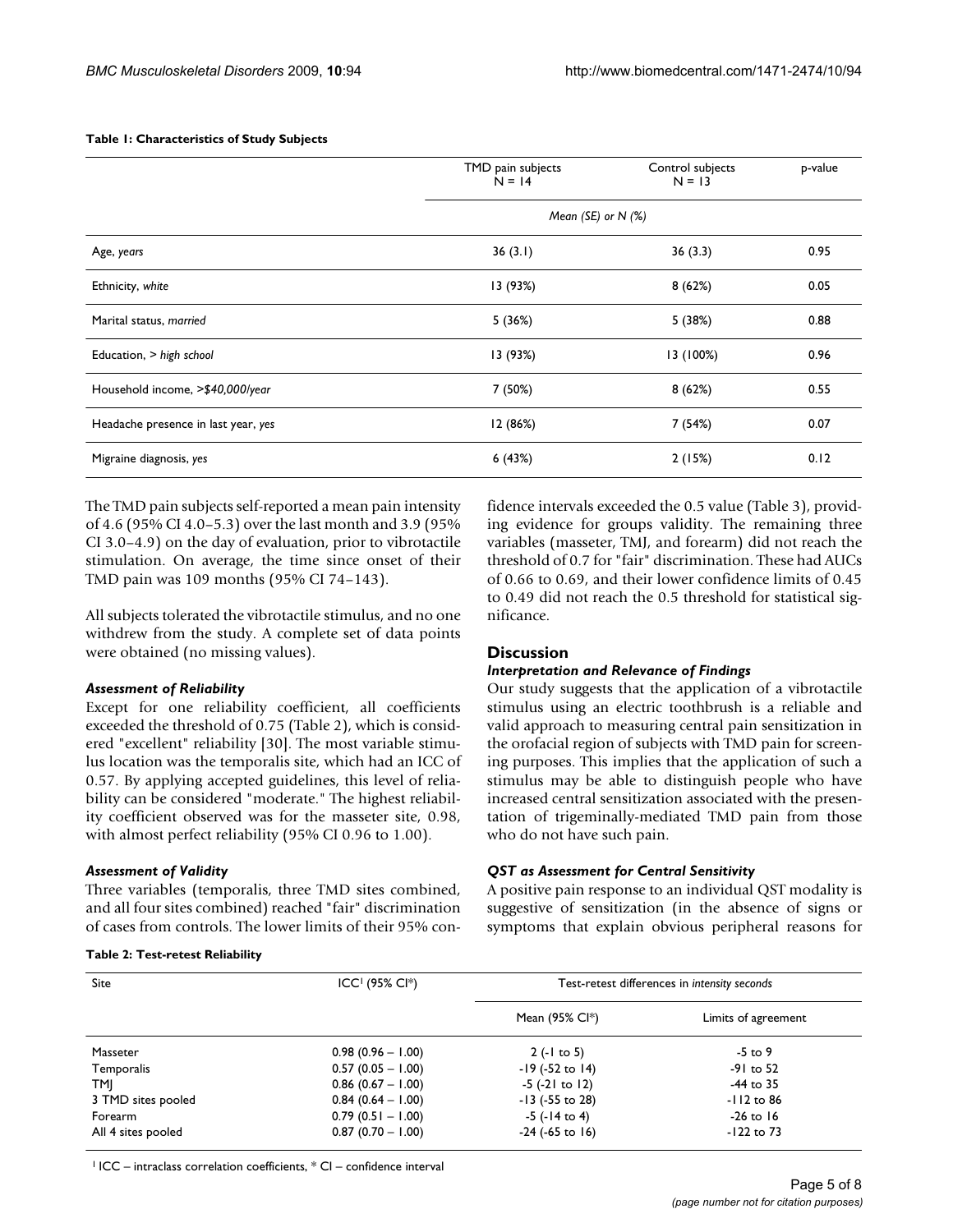| Site                 | AUC <sup>*</sup> (95% CI) | Best cut-off point (max. no of subjects correctly classified) |                      |             |             |
|----------------------|---------------------------|---------------------------------------------------------------|----------------------|-------------|-------------|
|                      |                           | Cut-off point                                                 | Correctly classified | Sensitivity | Specificity |
|                      |                           | [intensity sec]                                               | [%]                  |             |             |
| Masseter             | $0.69$ (0.49 - 0.89)      | 60                                                            | 74                   | 57          | 92          |
| Temporalis           | $0.77(0.58 - 0.95)$       | 30                                                            | 78                   | 71          | 85          |
| TMJ                  | $0.66$ (0.45 - 0.87)      | 128                                                           | 67                   | 43          | 92          |
| 3 TMD sites combined | $0.77(0.69 - 0.95)$       | 140                                                           | 74                   | 57          | 92          |
| Forearm              | $0.66$ (0.46 - 0.87)      | 8                                                             | 70                   | 64          | 77          |
| All 4 sites combined | $0.79(0.62 - 0.97)$       | 218                                                           | 74                   | 57          | 92          |

#### **Table 3: Differentiating TMD Cases from Controls**

\* AUC – Area under curve

increased sensitivity) [31]. However, intra- and inter-subject response variability makes it difficult to derive clinically meaningful conclusions from individual QST measurements [30]. To improve upon this, researchers have developed a battery of individual QST measurements, but the series of tests is time consuming, requires specialized equipment, and needs specific expertise to interpret the results [30-33]. These features inhibit the implementation of individual, modality-specific QST in typical clinical practice settings, which prompted us to investigate other testing options.

Suprathreshold tests and multi-modal tests, such as the thermal and ischemic tolerance tests, are thought to be robust at detecting alterations in central sensitization. The problem is that the suprathreshold tests reported in the literature are time consuming and by nature produce a strong algesic response [2,3,11] – unfavorable characteristics for use in a clinical practice setting. For these reasons, we explored the stimulus properties produced by an electric toothbrush.

To our knowledge, no previous studies have investigated a multi-modal vibrotactile stimulus such as the one tested in our study in people with TMD pain. One study assessed the use of an electric toothbrush as a stimulus in people with burning mouth syndrome [34]. A statistically significant difference in pain intensity was found between pain and non-pain controls immediately following stimulation, and at 1 and 2 minutes after stimulation. This was similar to the observed response to heat and cold pain stimuli, which were also assessed; however, the magnitude of the group differences was largest for the vibrotactile stimuli compared to heat and cold pain at the 1 and 2 minute time points [34]. This finding is in line with the assumption that multi-modal stimuli produce a more robust response. This study did not report sensitivity, specificity, or test-retest data.

Several studies have investigated the individual components likely present within the multi-modal vibrotactile stimulus used in our study. It has been shown that the vibration detection threshold is impaired in TMD pain patients, such that larger amplitudes are needed to elicit a response [4]. Temporal summation of heat pain [3] and mild noxious mechanical stimuli [4] results in increased report of pain compared to pain-free controls. These reports suggest that TMD pain causes an overall increased sensitivity to varying types of superficial stimuli applied to the overlying facial skin [5]. It also demonstrates a lack of knowledge regarding the ability of various QST to discriminate TMD pain subjects from pain-free controls, since results from individual QST modalities are known to vary significantly [35].

At present, the most robust estimates of the sensitivity and specificity for diagnosing TMD pain have been derived within the RDC/TMD validation study, which has only been published in abstract form [36].

For the diagnosis of myofascial pain, the use of experienced gold-standard examiners produced a sensitivity ranging from 0.78 to 0.84 and a specificity ranging from 0.97 to 0.99 [36]. In the same study, blinded test examiners following the RDC/TMD protocol yielded a sensitivity ranging from 0.66 to 0.81 and a specificity of 0.90 to 0.92. This is similar to our values of 0.57 for sensitivity and 0.92 for specificity, which were derived from 5 minutes by applying a standard QST stimulus. It is desirable for a screening test to have a high specificity, thus protecting against false positives, even if this is at the expense of sensitivity [23]. Given that this test was applied in a population without long-term chronic pain or wide-spread pain, the application of a multi-modal stimulus using an electric tooth brush faired well against the gold-standard diagnostic test.

#### *Limitations of Findings*

We investigated subjects with TMD pain because it is relatively common [37], diagnostically well defined [24,36,38], and known to be associated with increased central sensitization [2,3,5,6]. Since TMD pain is trigemi-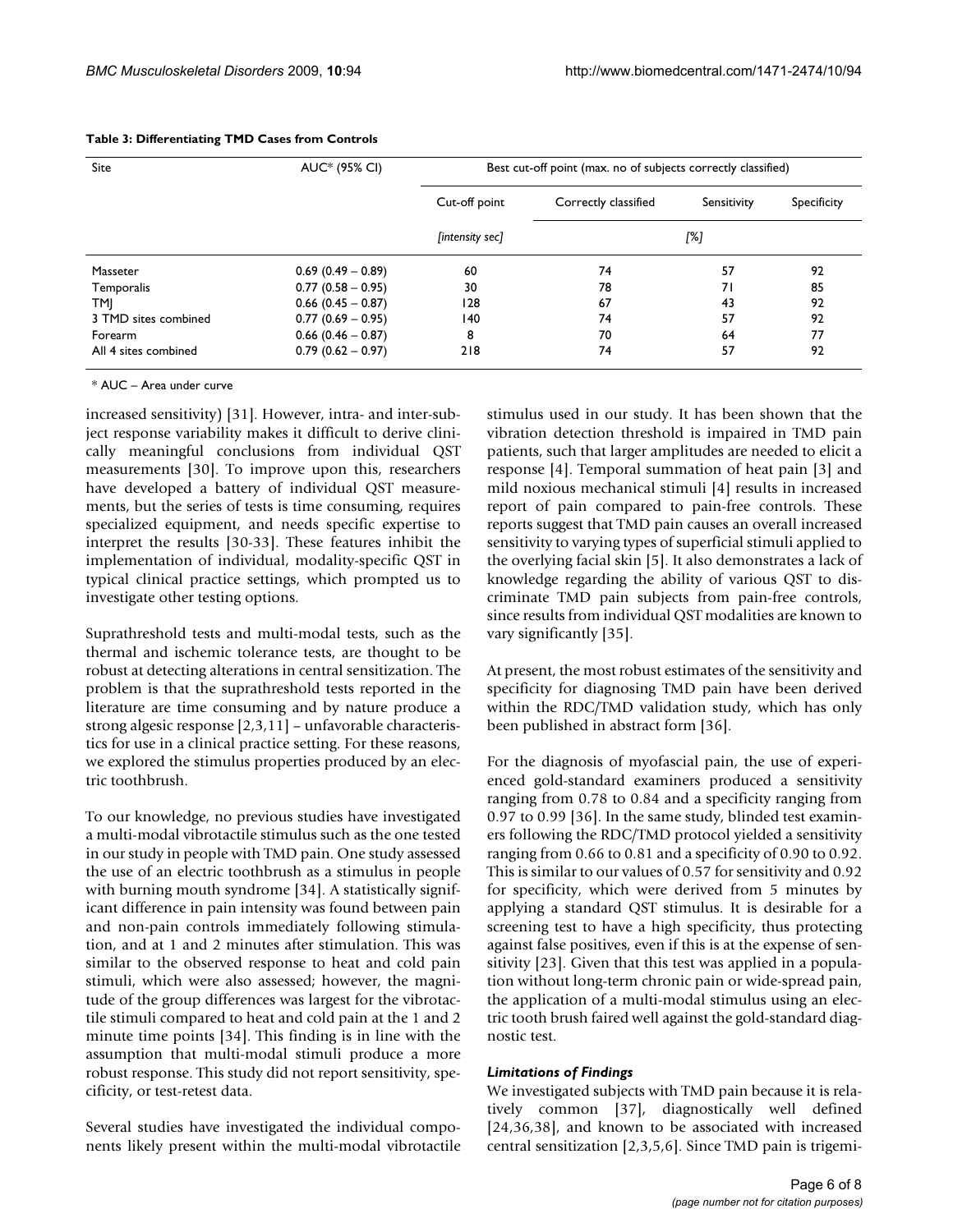nally-mediated, like other chronic orofacial pains, these patients often experience greater difficulty with routine oral care such as dental cleanings, root canal procedures, and tooth extractions [39,40]. Additionally, like all people with chronic pain conditions, patients with TMD pain are known to have more co-morbid psychological disorders [41] than pain-free persons, and those with elevated somatization tend to over-report physical symptoms [42]. At present it is not clear whether the changes observed with QST are the result of mechanisms associated with the chronic pain itself or co-morbid psychological disorders, as altered QST has been shown in depressed people without pain [43].

#### **Conclusion**

In conclusion, this study showed that the screening technique under investigation – measurement of the pain response at over 60 seconds after application of vibrotactile stimulation with an electric toothbrush – has good specificity, modest sensitivity, and excellent test-retest reliability. The stimulus was accepted and tolerated by all subjects and has properties that are conducive for its use as a screening test in both clinical and population research. Further research is needed to better delineate the characteristics, limitations, and discriminative properties of this vibrotactile stimulus, as well as its potential clinical uses in prognostication and evaluation of treatment outcomes.

#### **Competing interests**

The authors declare that they have no competing interests.

#### **Authors' contributions**

DRN, AH, JOL designed the study protocol. AH performed the QST on all subjects. MTJ analyzed the data, with input from DRN. DRN and MTJ wrote the majority of the manuscript, with input from JOL, AH and ELS. Responses to referee's feedback and revisions to the manuscript were written by DRN, with advice and input in formulating the responses from ELS and MTJ. All authors read and approved the manuscript.

#### **Acknowledgements**

Thanks to Amanda Jackson, Pat Lenton, and Linda Kingman for assistance in managing the research participants, and Mary Haugan for assistance in data management. Thanks also to Linda Bergstedt-Cleveland for English editing and Dr. Anne Marie Weber-Main for critical review and editing of manuscript drafts. This study was supported by University of Minnesota School of Dentistry and NIH grants K12-RR023247, U01-DE013331, N01- DE22635, and R01-DE011252.

#### **References**

- 1. Edwards RR, Sarlani E, Wesselmann U, Fillingim R: **[Quantitative](http://www.ncbi.nlm.nih.gov/entrez/query.fcgi?cmd=Retrieve&db=PubMed&dopt=Abstract&list_uids=15777856) [assessment of experimental pain perception: multiple](http://www.ncbi.nlm.nih.gov/entrez/query.fcgi?cmd=Retrieve&db=PubMed&dopt=Abstract&list_uids=15777856) [domains of clinical relevance.](http://www.ncbi.nlm.nih.gov/entrez/query.fcgi?cmd=Retrieve&db=PubMed&dopt=Abstract&list_uids=15777856)** *Pain* 2005, **114:**315-319.
- 2. Maixner W, Fillingim R, Booker D, Sigurdsson A: **[Sensitivity of](http://www.ncbi.nlm.nih.gov/entrez/query.fcgi?cmd=Retrieve&db=PubMed&dopt=Abstract&list_uids=8719535) [patients with painful temporomandibular disorders to](http://www.ncbi.nlm.nih.gov/entrez/query.fcgi?cmd=Retrieve&db=PubMed&dopt=Abstract&list_uids=8719535) [experimentally evoked pain.](http://www.ncbi.nlm.nih.gov/entrez/query.fcgi?cmd=Retrieve&db=PubMed&dopt=Abstract&list_uids=8719535)** *Pain* 1995, **63:**341-251.
- 3. Maixner W, Fillingim R, Sigurdsson A, Kincaid S, Silva S: **[Sensitivity](http://www.ncbi.nlm.nih.gov/entrez/query.fcgi?cmd=Retrieve&db=PubMed&dopt=Abstract&list_uids=9696460) [of patients with painful temporomandibular disorders to](http://www.ncbi.nlm.nih.gov/entrez/query.fcgi?cmd=Retrieve&db=PubMed&dopt=Abstract&list_uids=9696460) experimentally evoked pain: evidence for altered temporal [summation of pain.](http://www.ncbi.nlm.nih.gov/entrez/query.fcgi?cmd=Retrieve&db=PubMed&dopt=Abstract&list_uids=9696460)** *Pain* 1998, **76:**71-81.
- 4. Sarlani E, Grace EG, Reynolds MA, Greenspan JD: **[Evidence for up](http://www.ncbi.nlm.nih.gov/entrez/query.fcgi?cmd=Retrieve&db=PubMed&dopt=Abstract&list_uids=15029872)[regulated central nociceptive processing in patients with](http://www.ncbi.nlm.nih.gov/entrez/query.fcgi?cmd=Retrieve&db=PubMed&dopt=Abstract&list_uids=15029872) [masticatory myofascial pain.](http://www.ncbi.nlm.nih.gov/entrez/query.fcgi?cmd=Retrieve&db=PubMed&dopt=Abstract&list_uids=15029872)** *Journal of Orofacial Pain* 2004, **18:**41-55.
- 5. Svensson P, List T, Hector G: **[Analysis of stimulus-evoked pain](http://www.ncbi.nlm.nih.gov/entrez/query.fcgi?cmd=Retrieve&db=PubMed&dopt=Abstract&list_uids=11376913) [in patients with myofascial temporomandibular pain disor](http://www.ncbi.nlm.nih.gov/entrez/query.fcgi?cmd=Retrieve&db=PubMed&dopt=Abstract&list_uids=11376913)[ders.](http://www.ncbi.nlm.nih.gov/entrez/query.fcgi?cmd=Retrieve&db=PubMed&dopt=Abstract&list_uids=11376913)** *Pain* 2001, **92(3):**399-409.
- Sarlani E, Greenspan JD: [Evidence for generalized hyperalgesia](http://www.ncbi.nlm.nih.gov/entrez/query.fcgi?cmd=Retrieve&db=PubMed&dopt=Abstract&list_uids=12670662) **[in temporomandibular disorders patients.](http://www.ncbi.nlm.nih.gov/entrez/query.fcgi?cmd=Retrieve&db=PubMed&dopt=Abstract&list_uids=12670662)** *Pain* 2003, **102:**221-226.
- 7. Svensson P, Graven-Nielsen T: **[Craniofacial muscle pain: Review](http://www.ncbi.nlm.nih.gov/entrez/query.fcgi?cmd=Retrieve&db=PubMed&dopt=Abstract&list_uids=11443825) [of the mechanisms and clinical manifestations.](http://www.ncbi.nlm.nih.gov/entrez/query.fcgi?cmd=Retrieve&db=PubMed&dopt=Abstract&list_uids=11443825)** *Journal of Orofacial Pain* 2001, **15(2):**117-145.
- 8. Farella M, Michelotti A, Steenks MH, Romeo R, Cimino R, Bosman F: **[The diagnostic value of pressure algometry in myofascial](http://www.ncbi.nlm.nih.gov/entrez/query.fcgi?cmd=Retrieve&db=PubMed&dopt=Abstract&list_uids=10632838) [pain of the jaw muscles.](http://www.ncbi.nlm.nih.gov/entrez/query.fcgi?cmd=Retrieve&db=PubMed&dopt=Abstract&list_uids=10632838)** *J Oral Rehabil* 2000, **27(1):**9-14.
- 9. Fillingim RB, Maixner W, Kincaid S, Sigurdsson A, Harris MB: **[Pain](http://www.ncbi.nlm.nih.gov/entrez/query.fcgi?cmd=Retrieve&db=PubMed&dopt=Abstract&list_uids=8969871) [sensitivity in patients with temporomandibular disorders:](http://www.ncbi.nlm.nih.gov/entrez/query.fcgi?cmd=Retrieve&db=PubMed&dopt=Abstract&list_uids=8969871) [relationship to clinical and psychosocial factors.](http://www.ncbi.nlm.nih.gov/entrez/query.fcgi?cmd=Retrieve&db=PubMed&dopt=Abstract&list_uids=8969871)** *Clin J Pain* 1996, **12(4):**260-269.
- 10. Bragdon EE, Light KC, Costello NL, Sigurdsson A, Bunting S, Bhalang K, Maixner W: **[Group differences in pain modulation: pain-free](http://www.ncbi.nlm.nih.gov/entrez/query.fcgi?cmd=Retrieve&db=PubMed&dopt=Abstract&list_uids=11972994) [women compared to pain-free men and to women with](http://www.ncbi.nlm.nih.gov/entrez/query.fcgi?cmd=Retrieve&db=PubMed&dopt=Abstract&list_uids=11972994) [TMD.](http://www.ncbi.nlm.nih.gov/entrez/query.fcgi?cmd=Retrieve&db=PubMed&dopt=Abstract&list_uids=11972994)** *Pain* 2002, **96(3):**227-237.
- 11. Sherman JJ, LeResche L, Mancl LA, Huggins K, Sage JC, Dworkin SF: **[Cyclic effects of experimental pain response in women with](http://www.ncbi.nlm.nih.gov/entrez/query.fcgi?cmd=Retrieve&db=PubMed&dopt=Abstract&list_uids=15895836) [temporomandibular disorders.](http://www.ncbi.nlm.nih.gov/entrez/query.fcgi?cmd=Retrieve&db=PubMed&dopt=Abstract&list_uids=15895836)** *Journal of Orofacial Pain* 2005, **19:**133-143.
- 12. Bendtsen L: **[Central sensitization in tension-type headache –](http://www.ncbi.nlm.nih.gov/entrez/query.fcgi?cmd=Retrieve&db=PubMed&dopt=Abstract&list_uids=11037746) [possible pathophysiological mechanisms.](http://www.ncbi.nlm.nih.gov/entrez/query.fcgi?cmd=Retrieve&db=PubMed&dopt=Abstract&list_uids=11037746)** *Cephalalgia* 2000, **20:**486-508.
- 13. Eliav E, Gracely RH, Nahlieli O, Benoliel R: **[Quantitative sensory](http://www.ncbi.nlm.nih.gov/entrez/query.fcgi?cmd=Retrieve&db=PubMed&dopt=Abstract&list_uids=15636018) [testing in trigeminal nerve damage assessment.](http://www.ncbi.nlm.nih.gov/entrez/query.fcgi?cmd=Retrieve&db=PubMed&dopt=Abstract&list_uids=15636018)** *J Orofac Pain* 2004, **18(4):**339-344.
- 14. Essick GK: **[Psychophysical assessment of patients with post](http://www.ncbi.nlm.nih.gov/entrez/query.fcgi?cmd=Retrieve&db=PubMed&dopt=Abstract&list_uids=15636019)[traumatic neuropathic trigeminal pain.](http://www.ncbi.nlm.nih.gov/entrez/query.fcgi?cmd=Retrieve&db=PubMed&dopt=Abstract&list_uids=15636019)** *Journal of Orofacial Pain* 2004, **18:**345-354.
- 15. Jaaskelainen SK: **[The utility of clinical neurophysiological and](http://www.ncbi.nlm.nih.gov/entrez/query.fcgi?cmd=Retrieve&db=PubMed&dopt=Abstract&list_uids=15636020) [quantitative sensory testing for trigeminal neuropathy.](http://www.ncbi.nlm.nih.gov/entrez/query.fcgi?cmd=Retrieve&db=PubMed&dopt=Abstract&list_uids=15636020)** *Journal of Orofacial Pain* 2004, **18:**355-359.
- 16. Price DD: **Psychophysical measurement of normal and abnormal pain processing.** In *Touch, temperature, and pain in health and disease: mechanisms and assessments* Edited by: Boivie J, Hansson P, Lindblom U. Seattle: IASP Press; 1994:3-25.
- 17. Yarnitsky D: **[Quantitative sensory testing.](http://www.ncbi.nlm.nih.gov/entrez/query.fcgi?cmd=Retrieve&db=PubMed&dopt=Abstract&list_uids=9040659)** *Muscle & Nerve* 1997, **20:**198-204.
- 18. Bennett MI, Attal N, Backonja MM, Baron R, Bouhassira D, Freynhagen R, Scholz J, Tolle TR, Wittchen H, Jensen TS: **[Using screening](http://www.ncbi.nlm.nih.gov/entrez/query.fcgi?cmd=Retrieve&db=PubMed&dopt=Abstract&list_uids=17182186) [tools to identify neuropathic pain.](http://www.ncbi.nlm.nih.gov/entrez/query.fcgi?cmd=Retrieve&db=PubMed&dopt=Abstract&list_uids=17182186)** *Pain* 2007, **127:**199-203.
- 19. Cruccu G, Anand P, Attal N, Garcia-Larrea L, Haanpaa M, Jørum E, Serra J, Jensen TS: **[EFNS guidelines on neuropathic pain assess](http://www.ncbi.nlm.nih.gov/entrez/query.fcgi?cmd=Retrieve&db=PubMed&dopt=Abstract&list_uids=15009162)[ment.](http://www.ncbi.nlm.nih.gov/entrez/query.fcgi?cmd=Retrieve&db=PubMed&dopt=Abstract&list_uids=15009162)** *European Journal of Neurology* 2004, **11:**153-162.
- 20. Rasmussen TV, Sindrup SH, Jensen TS, Bach FW: **[Symptoms and](http://www.ncbi.nlm.nih.gov/entrez/query.fcgi?cmd=Retrieve&db=PubMed&dopt=Abstract&list_uids=15275799) [signs in patients with suspected neuropathic pain.](http://www.ncbi.nlm.nih.gov/entrez/query.fcgi?cmd=Retrieve&db=PubMed&dopt=Abstract&list_uids=15275799)** *Pain* 2004, **110:**461-469.
- 21. Fayers PM, Machin D: **Scores and measurements: validity, reliability, sensitivity.** In *Quality of life: The assessment, analysis and interpretation of patient-reported outcomes* Second edition. Edited by: Fayers PM, Machin D. New York, NY: Wiley; 2007:77-108.
- 22. Streiner DL, Norman GR: **Validity.** In *Health Measurement scales: a practical guide to their development and use* Third edition. Edited by: Streiner DL, Norman GR. New York, NY: Oxford University Press; 2003:172-193.
- 23. Griner PF, Mayewski RL, Mushlin AI, Greenland P: **[Selection and](http://www.ncbi.nlm.nih.gov/entrez/query.fcgi?cmd=Retrieve&db=PubMed&dopt=Abstract&list_uids=6452080) [interpretation of diagnostic tests and procedures. Principles](http://www.ncbi.nlm.nih.gov/entrez/query.fcgi?cmd=Retrieve&db=PubMed&dopt=Abstract&list_uids=6452080) [and applications.](http://www.ncbi.nlm.nih.gov/entrez/query.fcgi?cmd=Retrieve&db=PubMed&dopt=Abstract&list_uids=6452080)** *Ann Intern Med* 1981, **94(4 Pt 2):**557-592.
- 24. Dworkin SF, LeResche L: **Research diagnostic criteria for temporomandibular disorders: Review criteria, examinations and specifications, critique.** *Journal of Craniomandibular Disorders Facial and Oral Pain* 1992, **6:**301-355.
- 25. Headache Classification Subcommittee of the International Headache Society: **[The International Classification of Headache Disor](http://www.ncbi.nlm.nih.gov/entrez/query.fcgi?cmd=Retrieve&db=PubMed&dopt=Abstract&list_uids=14979299)-**